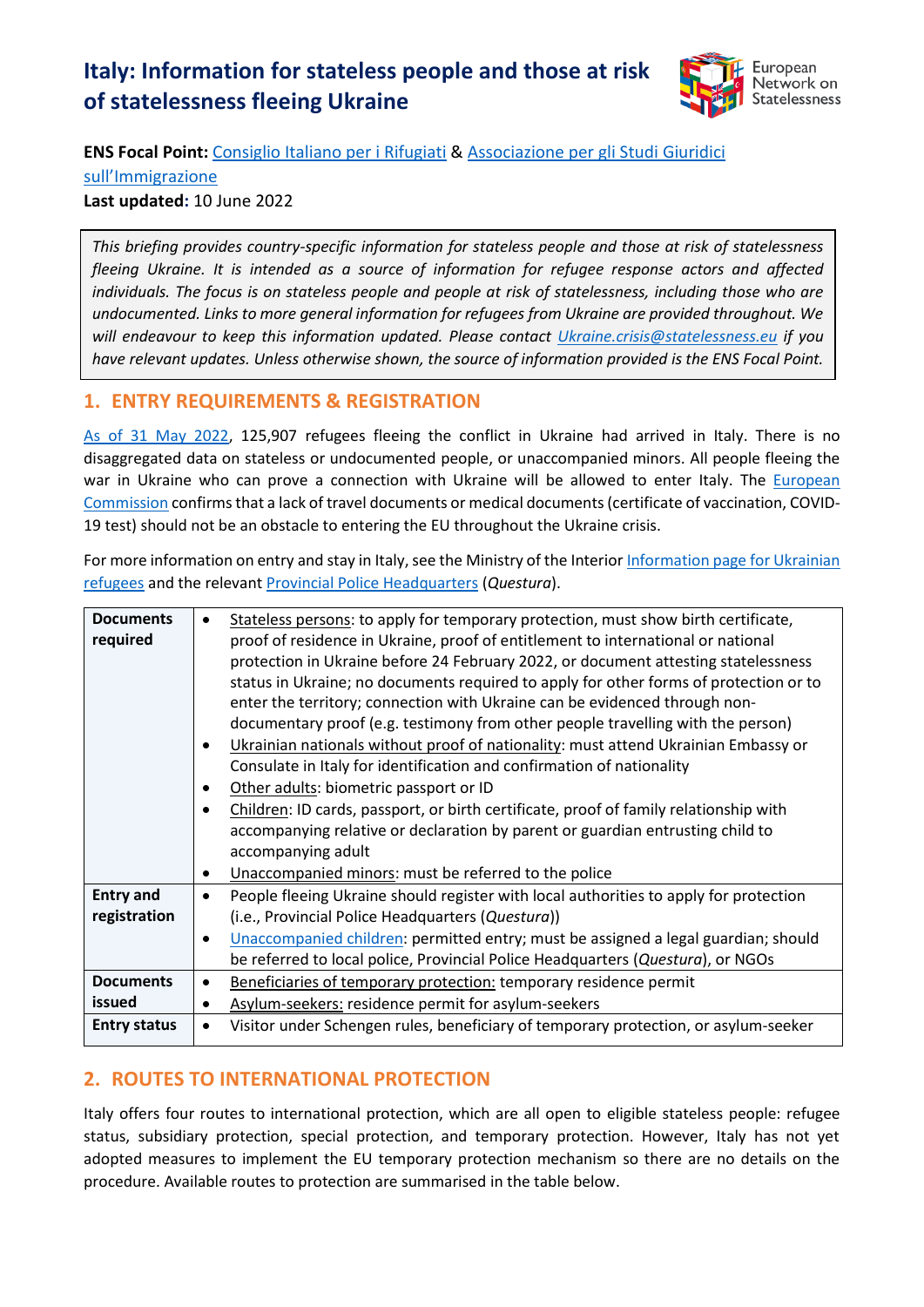Special Protection partially replaced the former 'Humanitarian Protection' in 2018. It is reported that local police authorities may confuse the two types of protection or erroneously consider that there are bureaucratic impediments to grant or renew Special Protection permits.

|                                                                  | <b>Refugee Status &amp; Subsidiary</b>                                                                                                                                                                                                                               | <b>Special Protection</b>                                                                                                                                                                                                                                                                                                                                   | <b>Temporary Protection</b>                                                                                                                                                                                                                                                                                                                                                                                                                                                                                                                                                                                                                                                                  |
|------------------------------------------------------------------|----------------------------------------------------------------------------------------------------------------------------------------------------------------------------------------------------------------------------------------------------------------------|-------------------------------------------------------------------------------------------------------------------------------------------------------------------------------------------------------------------------------------------------------------------------------------------------------------------------------------------------------------|----------------------------------------------------------------------------------------------------------------------------------------------------------------------------------------------------------------------------------------------------------------------------------------------------------------------------------------------------------------------------------------------------------------------------------------------------------------------------------------------------------------------------------------------------------------------------------------------------------------------------------------------------------------------------------------------|
|                                                                  | <b>Protection</b>                                                                                                                                                                                                                                                    |                                                                                                                                                                                                                                                                                                                                                             |                                                                                                                                                                                                                                                                                                                                                                                                                                                                                                                                                                                                                                                                                              |
| What is it?                                                      | <b>Refugee Status: Protection</b><br>under the 1951 Convention<br>Relating to the Status of<br>Refugees<br><b>Subsidiary Protection: For</b><br>persons who do not meet the<br>1951 Convention definition<br>but face a serious threat in<br>their country of origin | For persons whose<br>application for<br>international protection<br>has been rejected, but<br>who would be at risk of<br>persecution in their<br>country of origin/<br>residence or in another<br>State to which they may<br>be returned; or if there<br>are reasonable grounds to<br>believe they may be<br>subjected to torture if<br>expelled or removed | <b>Temporary Protection</b><br>under EU law for eligible<br>persons fleeing Ukraine                                                                                                                                                                                                                                                                                                                                                                                                                                                                                                                                                                                                          |
| <b>Can stateless</b><br>and/or<br>undocumented<br>persons apply? | Yes                                                                                                                                                                                                                                                                  | Yes                                                                                                                                                                                                                                                                                                                                                         | Stateless persons: yes, if<br>they meet eligibility<br>criteria (i.e., beneficiaries<br>of international<br>protection or equivalent<br>national protection in<br>Ukraine, permanent<br>residents in Ukraine who<br>cannot safely return to<br>their country of origin,<br>and their family<br>members)<br>Undocumented person:<br>yes, should provide any<br>available documents (e.g.<br>from competent<br>authorities stating<br>inability to prove<br>nationality, etc.);<br>Ukrainian nationals<br>without ID documents<br>will be identified at<br>Ukrainian<br>Embassy/Consulate upon<br>arrival and receive a<br>certificate of<br>identification; asylum-<br>seekers may apply, but |
|                                                                  |                                                                                                                                                                                                                                                                      |                                                                                                                                                                                                                                                                                                                                                             | not beneficiaries of<br>international protection                                                                                                                                                                                                                                                                                                                                                                                                                                                                                                                                                                                                                                             |
| Where to<br>apply?                                               | In Italy: at Immigration Office<br>(Ufficio Immigrazione) of                                                                                                                                                                                                         | Same as Refugee Status<br>and Subsidiary Protection                                                                                                                                                                                                                                                                                                         | At Immigration Office<br>(Ufficio Immigrazione) of                                                                                                                                                                                                                                                                                                                                                                                                                                                                                                                                                                                                                                           |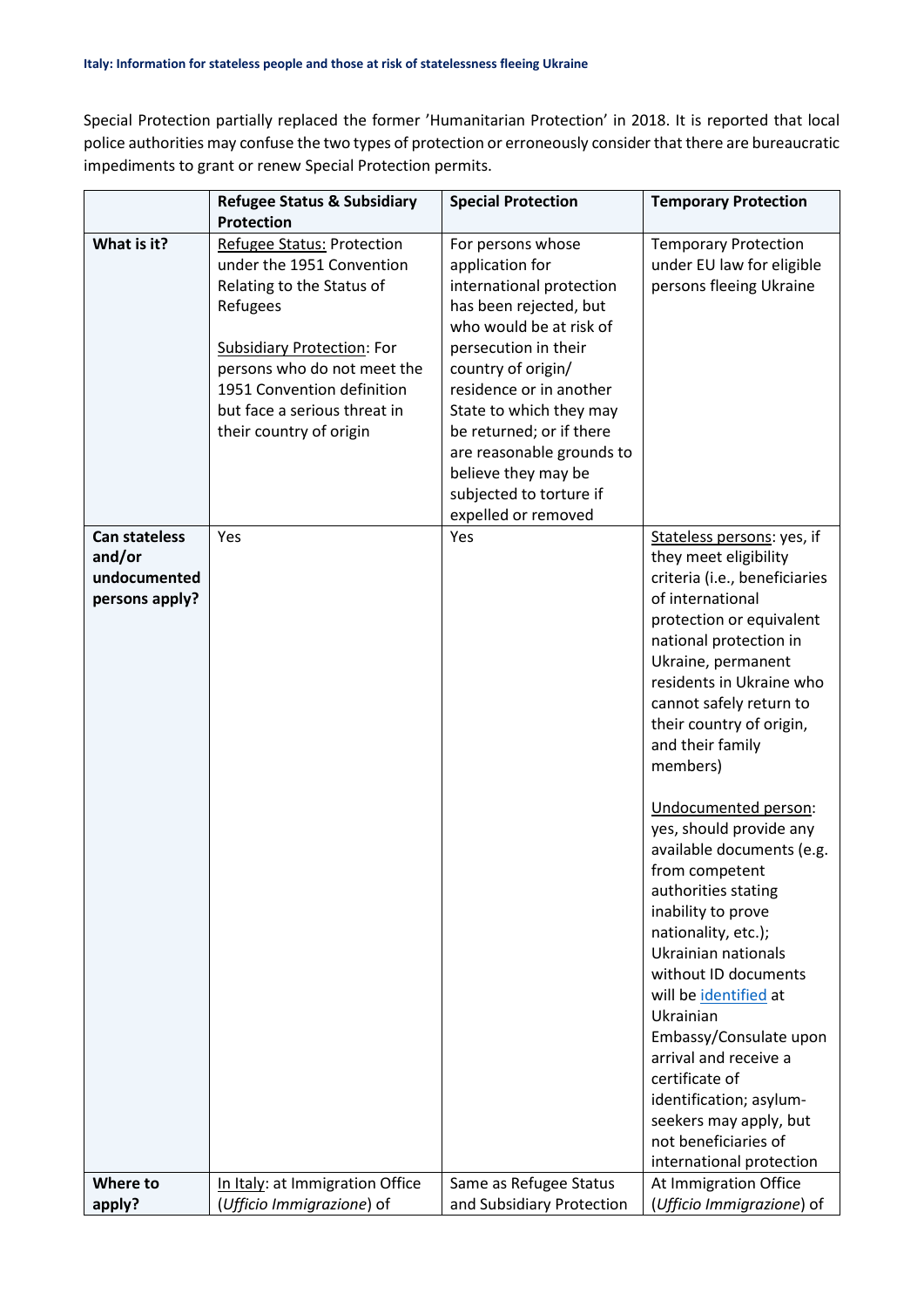|                    | nearest Provincial Police                            |                             | nearest Provincial Police                    |
|--------------------|------------------------------------------------------|-----------------------------|----------------------------------------------|
|                    | Headquarters (Questura)                              |                             | Headquarters (Questura)                      |
|                    | Upon arrival: at Border Police                       |                             |                                              |
|                    |                                                      |                             |                                              |
|                    | Station; will be directed to                         |                             |                                              |
|                    | <b>Provincial Police Headquarters</b>                |                             |                                              |
|                    | (Questura) for formal                                |                             |                                              |
| Procedure &        | registration                                         |                             |                                              |
|                    | Procedure: expression of                             | Same as Refugee Status      | Procedure not yet<br>established; eligible   |
| rights             | intention to apply orally or in                      | and Subsidiary Protection;  |                                              |
|                    | writing; biometric data                              | unclear if applicants have  | persons go to police                         |
|                    | collected; applicants may be                         | right to work               | station (Questura); apply                    |
|                    | held at reception centre for                         |                             | for temporary protection                     |
|                    | one month, or in detention for                       |                             | residence permit; obtain                     |
|                    | six months if identity cannot                        |                             | receipt of application;                      |
|                    | be ascertained; after                                |                             | Questura issues form                         |
|                    | identification, application is                       |                             | (mod. 209); stateless                        |
|                    | formalised through "C3 Form";                        |                             | persons should provide                       |
|                    | required to hand over all                            |                             | any proof of lack of                         |
|                    | relevant documents to Police;                        |                             | nationality (e.g. expulsion                  |
|                    | interpreters available                               |                             | decision noting                              |
|                    |                                                      |                             | impossibility to                             |
|                    | Rights: residence permit                             |                             | determine country for<br>removal); photo ID; |
|                    | allowing stay and freedom of<br>movement; free basic |                             | declaration of sponsor                       |
|                    | assistance including                                 |                             | willing to host applicant                    |
|                    | accommodation and meals (in                          |                             | (or contact local                            |
|                    | reception centres); legal,                           |                             | prefecture (Prefettura) to                   |
|                    | medical and psychosocial                             |                             | report need for                              |
|                    | assistance; work 60 days after                       |                             | accommodation in a                           |
|                    | submitting application;                              |                             | reception centre);                           |
|                    | education for children; right if                     |                             | "declaration of                              |
|                    | vulnerable to stay at special                        |                             | presence"; proof of                          |
|                    | facilities, receive expert                           |                             | parental or kinship ties                     |
|                    | support, and priority                                |                             | for minors                                   |
|                    | examination of the application                       |                             |                                              |
| <b>Rights upon</b> | Right to a renewable residence                       | Right to renewable          | Right to a renewable                         |
| recognition        | permit for five years;                               | residence permit for two    | residence permit for one                     |
|                    | registration of residence to                         | years; registration of      | year; temporary                              |
|                    | access rights; right to work;                        | residence to access rights; | registration of residence                    |
|                    | education; social welfare; and                       | right to work; education;   | to access rights; right to                   |
|                    | medical care on same basis as                        | social welfare; medical     | work; education; social                      |
|                    | Italian nationals; right to apply                    | care on same basis as       | welfare; medical care on                     |
|                    | for travel document; right to                        | Italian nationals; right to | same basis as Italian                        |
|                    | apply for long-term residence                        | apply for travel document   | nationals; right to apply                    |
|                    | permit after five years (subject                     |                             | for international                            |
|                    | to other requirements); family                       |                             | protection                                   |
|                    | reunification; right to obtain                       |                             |                                              |
|                    | Italian nationality after five                       |                             |                                              |
|                    | years (for refugees); or 10                          |                             |                                              |
|                    | years (for beneficiaries of                          |                             |                                              |
|                    | subsidiary protection)                               |                             |                                              |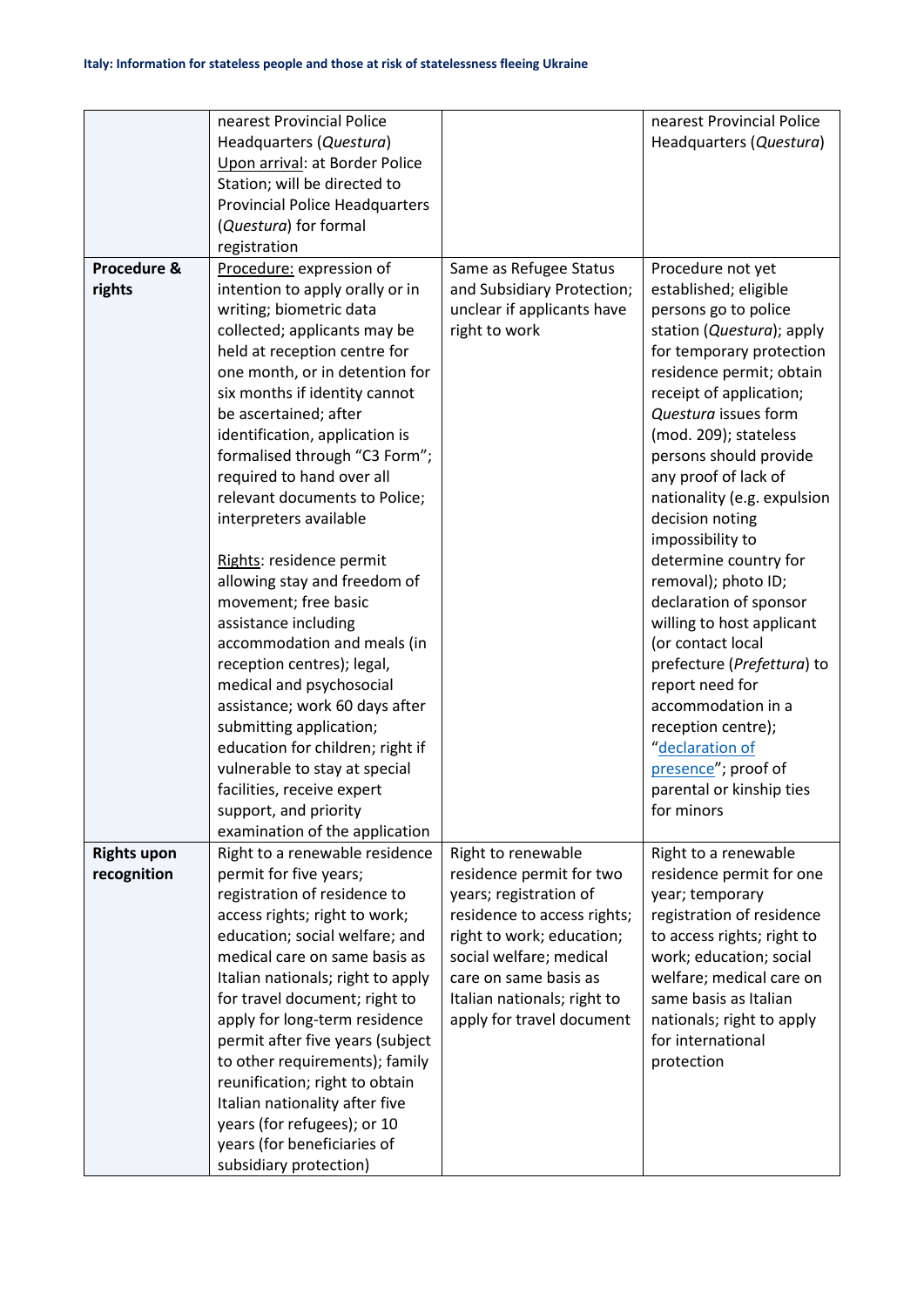For more information, see:

- UNHCR Italy, [Asylum in Italy](https://help.unhcr.org/italy/asylum-italy/)
- Ministry of the Interior[, Page on refugees from Ukraine,](https://www.interno.gov.it/it/info-utili-lingresso-dei-profughi-ucraini-italia) [Practical Guide for Asylum-seekers in Italy](https://www.interno.gov.it/sites/default/files/allegati/la_guida_in_inglese.pdf)
- Bocconi University, Project UASI (Ukraine [support and information\)](https://blest.unibocconi.eu/focus-europe-and-ukraine/focus-ukraine/uasi-ucraina-supporto-e-informazione)
- Sant'Anna, [Essential Guidelines for People Fleeing Ukraine](https://www.santannapisa.it/it/le-iniziative-della-scuola-santanna-sostegno-della-pace-ucraina)
- Mazzeschi, [About the Temporary Protection for Ukrainian Citizens in Italy](https://www.mazzeschi.it/temporary-protection-for-ukrainian-citizens-in-italy/)
- Right to Protection, [Who are stateless persons who fled Ukraine after the Russian invasion on 24 of](file:///C:/Users/gperin/Downloads/Who%20are%20stateless%20persons%20who%20fled%20Ukraine%20after%20the%20Russian%20invasion%20on%2024%20of%20February,%202022)  [February, 2022](file:///C:/Users/gperin/Downloads/Who%20are%20stateless%20persons%20who%20fled%20Ukraine%20after%20the%20Russian%20invasion%20on%2024%20of%20February,%202022)
- KIND & Child Circle, [Note on unaccompanied children fleeing Ukraine](https://supportkind.org/wp-content/uploads/2022/03/Note-on-Unaccompanied-Children-Fleeing-from-Ukraine_Updated.pdf)
- ECRE, [Information Sheet, Measures in response to the arrival of displaced people fleeing the war in](https://ecre.org/wp-content/uploads/2022/03/Information-Sheet-%E2%80%93-Access-to-territory-asylum-procedures-and-reception-conditions-for-Ukrainian-nationals-in-European-countries.pdf)  [Ukraine](https://ecre.org/wp-content/uploads/2022/03/Information-Sheet-%E2%80%93-Access-to-territory-asylum-procedures-and-reception-conditions-for-Ukrainian-nationals-in-European-countries.pdf)

#### **3. STATELESSNESS DETERMINATION AND PROTECTION STATUS**

For stateless people, it is important to determine both a claim for international protection and their statelessness. Each application should be assessed and both types of status should be explicitly recognised so that even if international protection ceases, the person remains entitled to protection as a stateless person. Statelessness determination should be conducted either in parallel with or following the refugee status determination, with due regard to the primacy of the asylum claim and the principle of confidentiality for refugees in statelessness determination procedures. For more information, see: [ENS briefing on statelessness](https://index.statelessness.eu/sites/default/files/ENS-Statelessness_determination_and_protection_in_Europe-Sep_2021.pdf)  [determination & protection in Europe.](https://index.statelessness.eu/sites/default/files/ENS-Statelessness_determination_and_protection_in_Europe-Sep_2021.pdf)

Italy has a dedicated statelessness determination procedure and statelessness protection status. The procedure is summarised in the table below. For more information, see: [ENS Statelessness Index Italy.](https://index.statelessness.eu/country/italy) Stateless persons are strongly advised to seek expert legal advice on their rights in Italy (e.g., from [Consiglio](https://www.cir-onlus.org/)  [Italiano per i Rifugiati\)](https://www.cir-onlus.org/).

|                      | <b>Statelessness Status</b>                                                              |
|----------------------|------------------------------------------------------------------------------------------|
| What is it?          | Protection for stateless people under the 1954 Convention Relating to the Status of      |
|                      | Stateless Persons; two routes are available - an administrative procedure (for stateless |
|                      | people who already have a residence permit in Italy) and a judicial procedure (for all   |
|                      | stateless people); applicants are strongly advised to seek legal advice to select the    |
|                      | appropriate procedure                                                                    |
| <b>Can stateless</b> | Yes                                                                                      |
| and/or               |                                                                                          |
| undocumented         |                                                                                          |
| persons apply?       |                                                                                          |
| Where to             | Administrative procedure: Ministry of Interior, directly or through local prefecture     |
| apply?               | (Prefettura) where the applicant is residing                                             |
|                      | Judicial procedure: Court of the municipality where the applicant is residing            |
| Procedure &          | Administrative procedure: provide birth certificate; proof of lawful residence in Italy; |
| rights               | evidence of statelessness; burden of proof lies with the applicant; no interview;        |
|                      | decisions can take up to several years; decisions provided in writing and reasoned       |
|                      | Judicial procedure: no requirement to demonstrate lawful residence; legal assistance     |
|                      | required (free legal aid may be obtained subject to eligibility); court hearing; shared  |
|                      | burden of proof; decisions in writing and reasoned; right to appeal; applicants may      |
|                      | apply to the court for a temporary residence permit while the decision is pending;       |
|                      | applicants with a temporary residence permit are not detained                            |
| <b>Rights upon</b>   | Apply for renewable residence permit (normally granted for two years but practice        |
| recognition          | varies); travel document; right to work; social security; healthcare; education; reduced |
|                      | residency requirement for naturalisation                                                 |